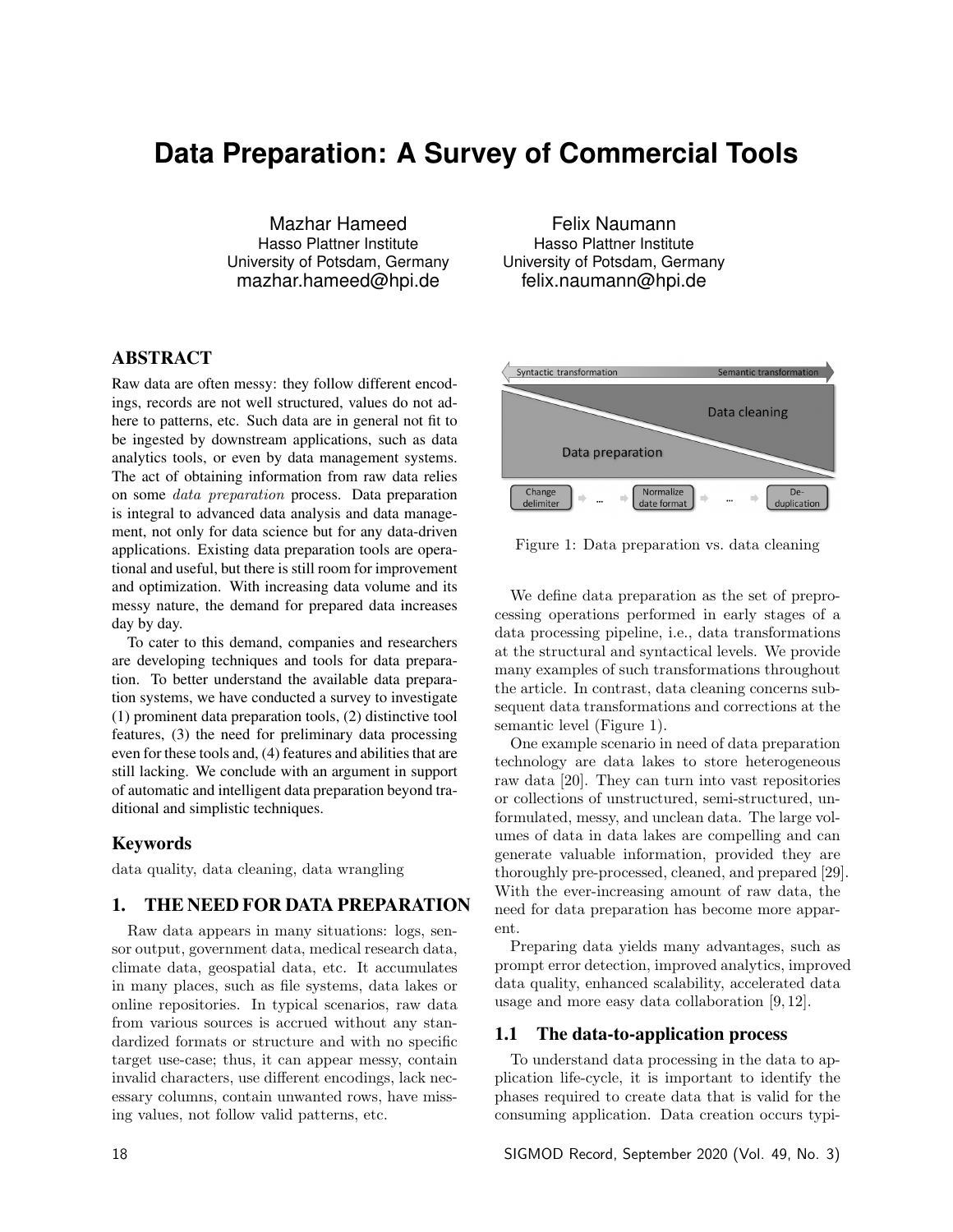cally in raw format, possibly to be stored in data lakes. Before these raw data are sent to applications it is crucial to enhance its structure and, if needed, its content: To make data readable and machine understandable, a number of steps are typically performed, such as  $(1)$  data exploration  $[5, 14, 26, 27]$ ,  $(2)$  data collection [18, 31],  $(3)$  data profiling [8, 21, 22,  $(4)$  data preparation  $[3, 12, 25]$ ,  $(5)$  data integration  $[7, 17, 28]$ , and  $(6)$  data cleaning  $[2, 4, 24]$  in various orders and iterations.

These aforementioned steps are applied to originally 'raw data', before they are sent to the main application for further processing. In our research focus, and based on evidence from noted surveys, a critical and important step is data preparation. Trifacta's data preparation study shows that 72% of respondents indicated that data preparation by data users is critical, while 88% indicated at least its importance, and only 4% indicated that it is not important for the user [1]. Data scientists spend approximately 80% of the time on preparing the data and about 20% on actual model implementation and deployment [12,23,29]. Clearly, these numbers cannot be reduced to 0%, due to the semantic difficulties of understanding and interpreting data. However, the time spent on data preparation can be decreased to a significant amount using sophisticated data preparation techniques, and, in turn, data scientists attain more time for model implementation and deployment.

Keeping in mind the importance and impact of data preparation, developers and researchers have contributed various techniques that facilitate the data preparation process [9–11, 15, 29, 32].

To address the aforementioned challenges and the general importance of data preparation, many tools have been designed by not only the industry, but also by research and academia to address varying use cases. In light of that, we have surveyed commercial data preparation tools to analyze available features and methods. Our survey is not comparative, nor do we explicitly evaluate the individual tools. Rather, we want to show the current state of the art and identify research and development opportunities for the data preparation community at large.

#### 1.2 A preparation example

Let us explain, with the help of an example, the usefulness and importance of data preparation. For instance a data scientist has been handed a csvformatted file as shown in Figure 2a, from a government data portal to examine and answer how

| you spend in training. Is your<br>training ? | O.1. Please think about any time<br>away from your day-to-day job that                    |                         |            |                                                                                     |                  |
|----------------------------------------------|-------------------------------------------------------------------------------------------|-------------------------|------------|-------------------------------------------------------------------------------------|------------------|
| Base : All apprentices                       |                                                                                           |                         |            |                                                                                     |                  |
|                                              |                                                                                           |                         | Wave       |                                                                                     |                  |
|                                              |                                                                                           | <b>Wtd Total</b><br>(a) | Wave 1 (b) | Wave $2(c)$                                                                         | Wave 3 (d)       |
| Unweighted Total                             |                                                                                           | 4979                    | 1667       | 1667                                                                                | 1645             |
| Weighted Total                               |                                                                                           | 4979                    | 1548       | 1715                                                                                | 1716             |
| <b>Effective Base</b>                        |                                                                                           | 3283                    | 1112       | 1136                                                                                | 1049             |
| Based at a college only                      |                                                                                           | 567                     |            | 206<br>165                                                                          | 196              |
|                                              |                                                                                           | 11%cf                   | 13%ac      | 10%                                                                                 | 11%              |
|                                              |                                                                                           | j                       |            |                                                                                     |                  |
|                                              | Based at a training provider only                                                         | 232                     |            | 68<br>78                                                                            | 86               |
|                                              |                                                                                           | 5%i                     | 4%         | 5%                                                                                  | 5%               |
| Within your workplace only                   |                                                                                           | 1732                    |            | 486<br>640                                                                          | 606              |
|                                              |                                                                                           | 35%be                   | 31%        | 37%ab                                                                               | 35%              |
|                                              |                                                                                           | ahikt                   |            |                                                                                     |                  |
|                                              | Based within your workplace and at                                                        | w                       |            |                                                                                     |                  |
| a college or training provider               |                                                                                           | 2440                    |            | 786<br>828                                                                          | 826              |
|                                              |                                                                                           | 49%fi                   | 51%        | 48%                                                                                 | 48%              |
|                                              |                                                                                           | 0SV                     |            |                                                                                     |                  |
| Don't know                                   |                                                                                           | 8                       |            | 2<br>4                                                                              | $\overline{c}$   |
|                                              |                                                                                           | $\overline{\ast}$       | ∓          | $\overline{\ast}$                                                                   | ÷                |
| - 31 July 2009                               | Fieldwork dates: 17 February 2009                                                         |                         |            |                                                                                     |                  |
| Respondent Type : Learners                   |                                                                                           |                         |            |                                                                                     |                  |
|                                              | Source : Ipsos MORI (J34262)                                                              |                         |            |                                                                                     |                  |
| *=Less than 0.5 %                            |                                                                                           |                         |            |                                                                                     |                  |
| X                                            | Tested (5% risk level) - a/b/c/d - a/e/l<br>- a/g/h/i/j - a/k/l/m/n/o/p - a/r/s/t/u/v/w/› |                         |            |                                                                                     |                  |
| * small base                                 |                                                                                           |                         |            | ** very small base (under 30) ineligible for sig testing                            |                  |
|                                              |                                                                                           |                         |            |                                                                                     |                  |
|                                              |                                                                                           | (a) Unprepared data     |            |                                                                                     |                  |
|                                              |                                                                                           |                         |            |                                                                                     |                  |
| (Category)<br>Wtd Total (a)                  | 4979                                                                                      | 4979                    | 3283       | Unweighted Total   Weighted Total   Effective Base   Based at a college only<br>567 | (Percentage)     |
| Wave 1 (b)                                   | 1667                                                                                      | 1548                    | 1112       | 206                                                                                 | 11.00%<br>13.00% |
| $ML = 264$                                   | 1657                                                                                      | 1715                    | 1136       | 165                                                                                 | 10,009/          |

| www.lordig <i>i</i>          | 4717 | 4717           | <b>JEUJ</b> | -        | 11.0070 |
|------------------------------|------|----------------|-------------|----------|---------|
| Wave 1 (b)                   | 1667 | 1548           | 1112        | 206      | 13.00%  |
| Wave 2 (c)                   | 1667 | 1715           | 1136        | 165      | 10.00%  |
| Wave 3 (d)                   | 1645 | 1716           | 1049        | 196      | 11.00%  |
| Male (e)                     | 2901 | 2689           | 2045        | 394      | 15.00%  |
| Female (f)                   | 2078 | 2290           | 1306        | 173      | 8.00%   |
| $16 - 18(q)$                 | 2175 | 1195           | 1703        | 181      | 15.00%  |
| 16-19 (h)                    | 2936 | 2175           | 1833        | 321      | 15.00%  |
| 19-24 (i)                    | 2149 | 2738           | 1651        | 345      | 13.00%  |
| $25 + (j)$                   | 655  | 1046           | 503         | 41       | 4.00%   |
| Entry level/ Level 1 (k)     | 2192 | 1974           | 1404        | 240      | 12.00%  |
| Level 2 (l)                  | 2109 | 2224           | 1448        | 248      | 11.00%  |
| Level 3 (m)                  | 272  | 349            | 212         | 37       | 11.00%  |
| Level 4 or above (n)         | 15   | 29             | 10          | 0        | 0.00%   |
| No qualification (o)         | 368  | 379            | 215         | 38       | 10.00%  |
| No level / don't know (p) 23 |      | 23             | 19          | 4        | 16.00%  |
| Level 1 and entry (r)        | 14   | 15             | 11          | $\Omega$ | 2.00%   |
| Level 2 (s)                  | 2839 | 2592           | 1745        | 286      | 11.00%  |
| Level 3 (t)                  | 2121 | 2366           | 1525        | 279      | 12.00%  |
| Level 4 or 5 or higher (u)   | 3    | $\overline{a}$ | 3           |          | 34.00%  |
| Level 2 or below (v)         | 2853 | 2607           | 1756        | 286      | 11.00%  |
| Level 3 or higher (w)        | 2124 | 2369           | 1528        | 280      | 12.00%  |
| No level / don't know (x)    | 2    | 3              | 2           |          | 23.00%  |
| Unwtd Total                  | 4979 | 4979           | 4979        | 631      | 13.00%  |

(b) Prepared data

Figure 2: Example of data preparation

much time each employee is spending on training besides their 9-5 job. Although the csv format defines rows of records, once the file is opened it is clear that there is no coherent relational structure: data is laid out in a somewhat human-readable format, making automated analysis impossible. More-

 $1$ http://webarchive.nationalarchives.

gov.uk/+/http://www.bis.gov.uk/assets/

biscore/further-education-skills/docs/n/

<sup>11-708-</sup>data-nlss-2009.csv (February, 2019)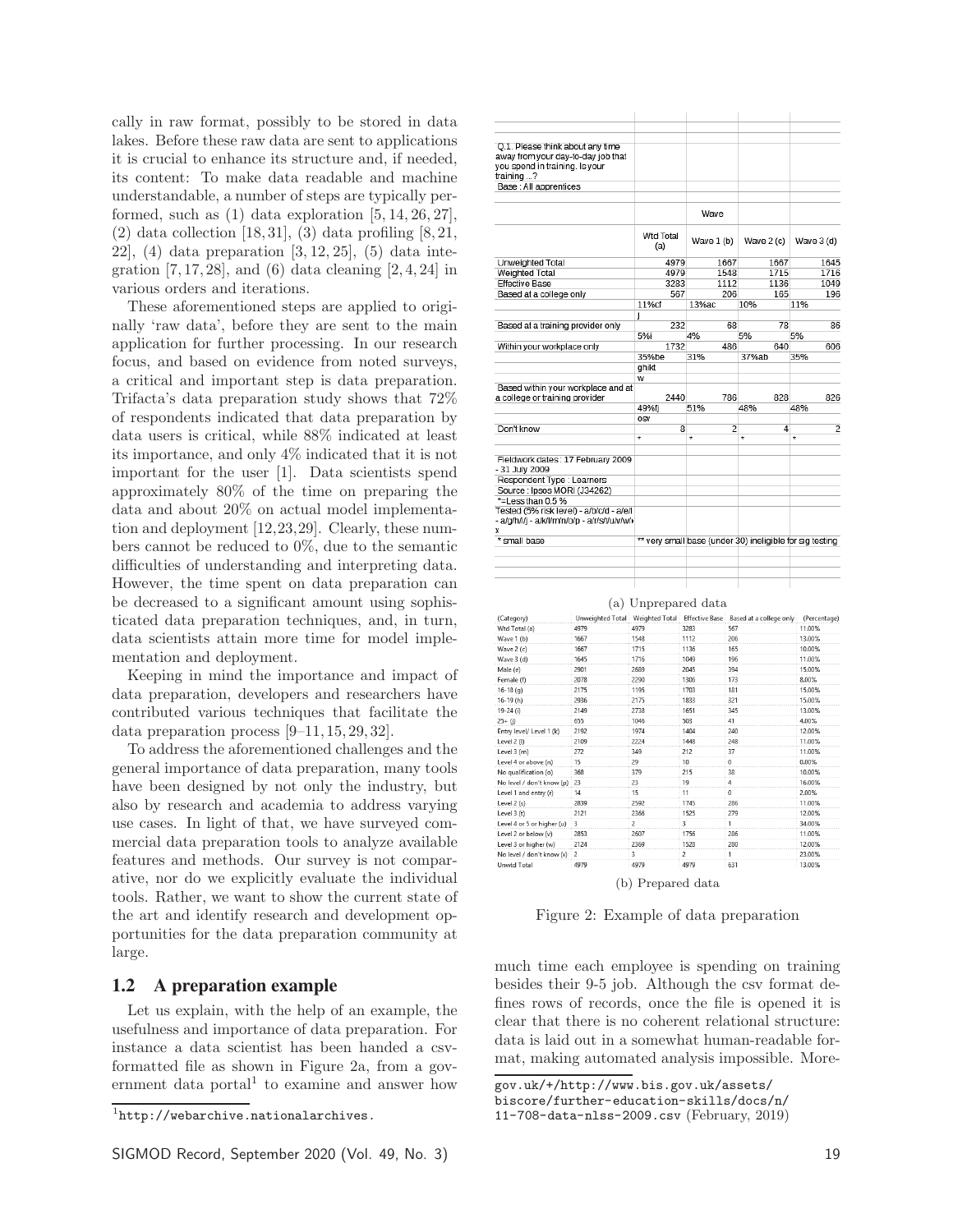over in this case, almost 1,000 tables are stacked one below each other (not shown), interleaved by metadata information in the form of preambles and comments that more often than not repeat themselves without meaningful addition. On top of that, inside the actual data tables, alphanumeric characters appear in what seem to be other-wise numeric records, and there are apparently inconsistent representations for zeros/null values (e.g., '\*','- ' or empty cell). The data scientist might perform the sequence of steps listed below to each file making their data more comprehensive, prepared, structured and machine-readable as depicted in Figure 2b., before feeding them to the analysis tool. In this way, the data scientist avoids the cumbersome and time-consuming manual execution of these tasks and could use this sequence again for future use cases and tasks.

- 1. Split the file to isolate one data table at a time. For each obtained file:
- 2. Remove preamble and comment rows.
- 3. Unify null-value representations.
- 4. Remove rows with no meaningful information, e.g., empty rows or rows with only null-values.
- 5. Clean numeric data rows by removing special characters.
- 6. Fill missing values, e.g., by value imputation or using functional dependencies.
- 7. Transpose table.
- 8. Add missing header.

It is evident from the aforementioned example that with the help of various data preparation steps and tools we were able to target messy data and convert it into clean and machine-readable data, highlighting the significance of data preparation in the market for both industry and academia. The application of simple data preparation tasks on raw data files improves their usability, readability, interpretability, etc. Software vendors have identified the importance and need of data preparation and offer dedicated tools. To provide a snapshot of the current state of development, we have conducted a detailed survey of seven commercial data preparation tools. Our paper makes the following contributions:

1. Organisation: We propose six broad categories of data preparation and identify 40 common data preparation steps, which we classify into those categories (Section 2).

- 2. Documentation: We validate the availability of these features and broader categories for seven selected tools and document them in a feature matrix (Section 3).
- 3. Evaluation: We evaluate the selected features of surveyed tools to identify whether the tool offers the stated functionalities or not (Section 4).
- 4. Recommendation: We identify shortcomings of commercial data preparation tools in general and encourage researchers to explore further in the field of data preparation (Section 5).

# 2. DATA PREPARATION TASKS

Data preparation is not a single step process. Rather, it usually comprises many individual preparation steps, implemented by what we call *preparators*, and which we have organized anew into six broader categories, defined here.

Data discovery is the process of analyzing and collecting data from different sources, for instance to match data patterns, find missing data, and locate outliers.

Data validation comprises rules and constraints to inspect the data, for instance for correctness, completeness, and other data quality constraints.

Data structuring encompasses tasks for the creation, representation and structuring of information. Examples include updating schema, detecting & changing encoding and, transform data by example [13].

Data enrichment adds value or supplementary information to existing data from separate sources [30]. Typically, it involves augmenting existing data with new or derived data values using data lookups, primary key generation, and inserting metadata.

Data filtering generates a subset of the data under consideration, facilitating manual inspection and removing irregular data rows or values. Examples include extracting text parts, and keeping or deleting filtered rows.

Data cleaning refers to removal, addition, or replacement of less accurate or inaccurate data values with more suitable, accurate or representative values. Typical examples are deduplication, fill missing values, and removing whitespace.

Despite our definition, which distinguishes data preparation and cleaning, we include data cleaning steps here as well, as most data preparation tools also venture into this area.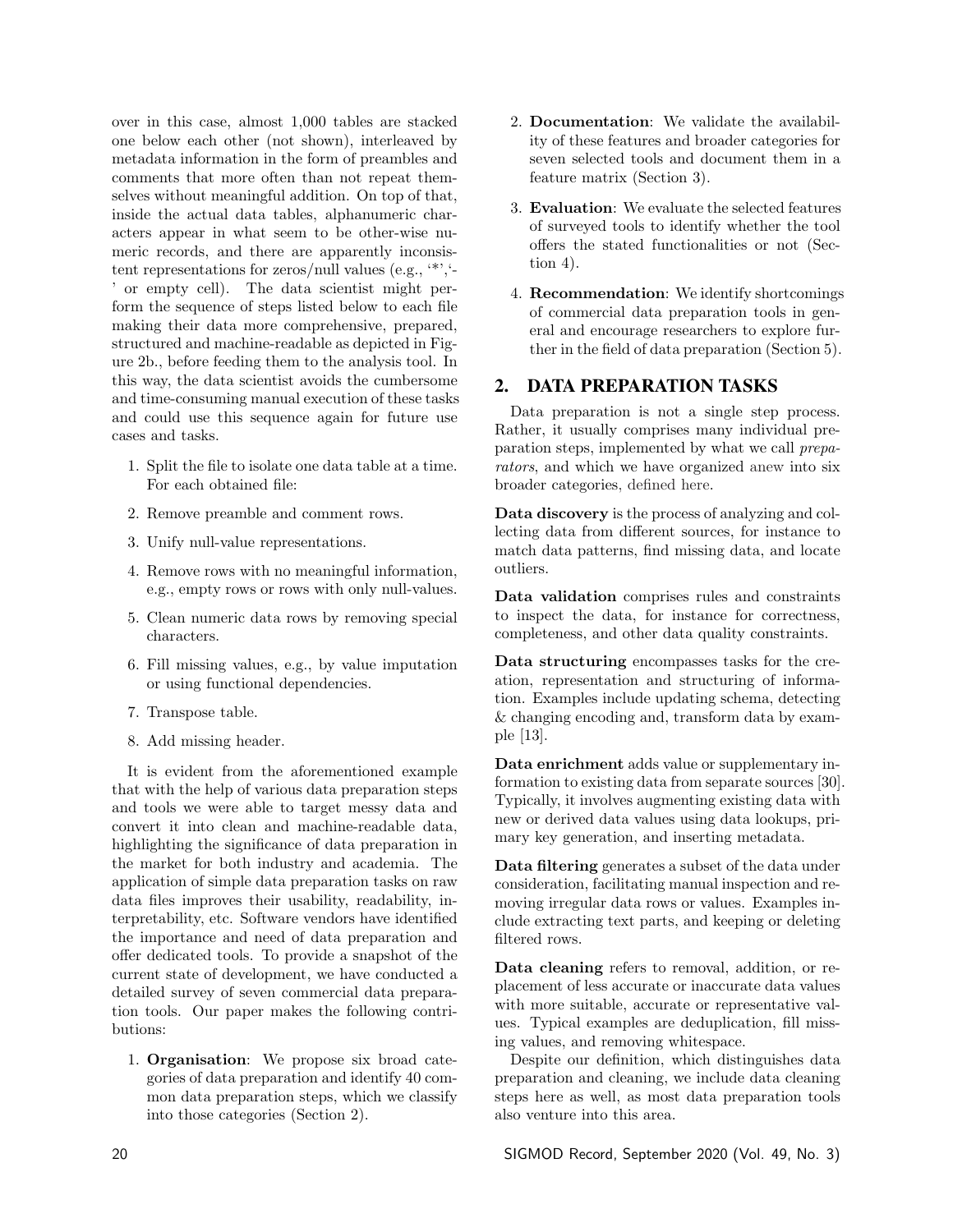Our set of 40 individual preparators is shown and categorized in Table 2, which is introduced in the next section.

## 3. PREPARATION TOOLS AND TASKS

Data preparation tools are vital to any data preparation process. They usually provide implementations of various preparators and a frontend to sequentially apply preparations or to specify data preparation pipelines. The flexibility, robustness and intelligence of these tools contribute significantly towards the data analysis and data management tasks. In this section, we discuss in detail a selection of tools for our research study that are supported by supplementary documentation for experimentation and guidance. Section 3.1 discusses the selected data preparation tools (see Table 1 for an overview) and Section 3.2 highlights our approach to populate the preparator matrix (Table 2), organized by data preparator categories with selected preparation tasks.

#### 3.1 Available data preparation tools

In general, data preparation is an expensive and time-consuming activity, especially without automated and mature data preparation tools. Traditionally, data scientists write specific preparation scripts to accomplish the project-specific goals. Recently, the market has answered to some of the general needs of data preparation by providing commercial preparation tools that can lower the burden of data scientists.

To better understand commercial tools and their capabilities, we initiated our study with a discovery phase. We collected notable commercial data preparation tools gathered from business reports and analyses, company portals, and online demonstration videos. Our preliminary investigation resulted in 42 initial commercial tools (shown in Table 3 in the appendix), which we then examined for the extent of their *data preparation* capabilities.

Not all collected tools were dedicated to data preparation. Rather, many tools were primarily targeting data visualization, data analysis, and business intelligence applications, with only some added data preparation features. To focus on the topic of our survey, we established, necessarily soft, criteria for tool selection.

- Domain specificity: tools that specifically address the data preparation task.
- *•* Comprehensiveness: the extent and sophistication to which tools adequately covered preparation features listed in Section 2.

SIGMOD Record, September 2020 (Vol. 49, No. 3) 21

- Guides and documentation: the availability of proper documentation for the tools, i.e., useful, up-to-date documentation with listings of features and how-to guides
- *•* Trial availability: the availability of a trial version, giving us the opportunity to test the tools and validate their features
- *•* GUI: the availability of a comprehensive and intuitive graphical user interface to select and apply preparations.
- *•* Customer assistance: compliant support teams that assisted users with generic and specific tool queries, when needed.

Finally, we selected seven tools for detailed investigation (shown in Table 1). We now discuss (in alphabetical order) the seven qualifying tools for our data preparation survey. In the appendix we have collected additional functional and non-functional features that are not specific data preparation tasks.

Altair Monarch Data Preparation, called Datawatch until the company's merger with Altair, provides common data preparators for structured data but also transforms tables from within PDF and text files to tabular data. The extracted files from Altair's table extractor feature can be used independently as a table or they can be merged with other tables or files using a variety of join and union operations.

Paxata Self-Service Data Preparation offers many features to organize and prepare structured data and also deals efficiently with semi-structured data. In addition to common data preparation features, Paxata offers so-called data filtergrams, which allow various visual interactions to perform filter operations on data, such as, text filtergrams, numeric filtergrams, Boolean filtergrams, and source filtergrams. The user experience is emphasized in this tool, which is designed to support also nonexperts.

SAP Agile Data Preparation runs on top of SAP's HANA database system. It offers many common data preparators with some specific system features, such as Schedule Snapshot, which allows the user to take periodic snapshots and retrieve data from a remote source on demand. It offers interactive suggestions to help users navigate and prepare data efficiently. Multi-user access allows to prepare data in collaboration.

SAS Data Preparation is part of SAS Viya System Management, which runs its operations with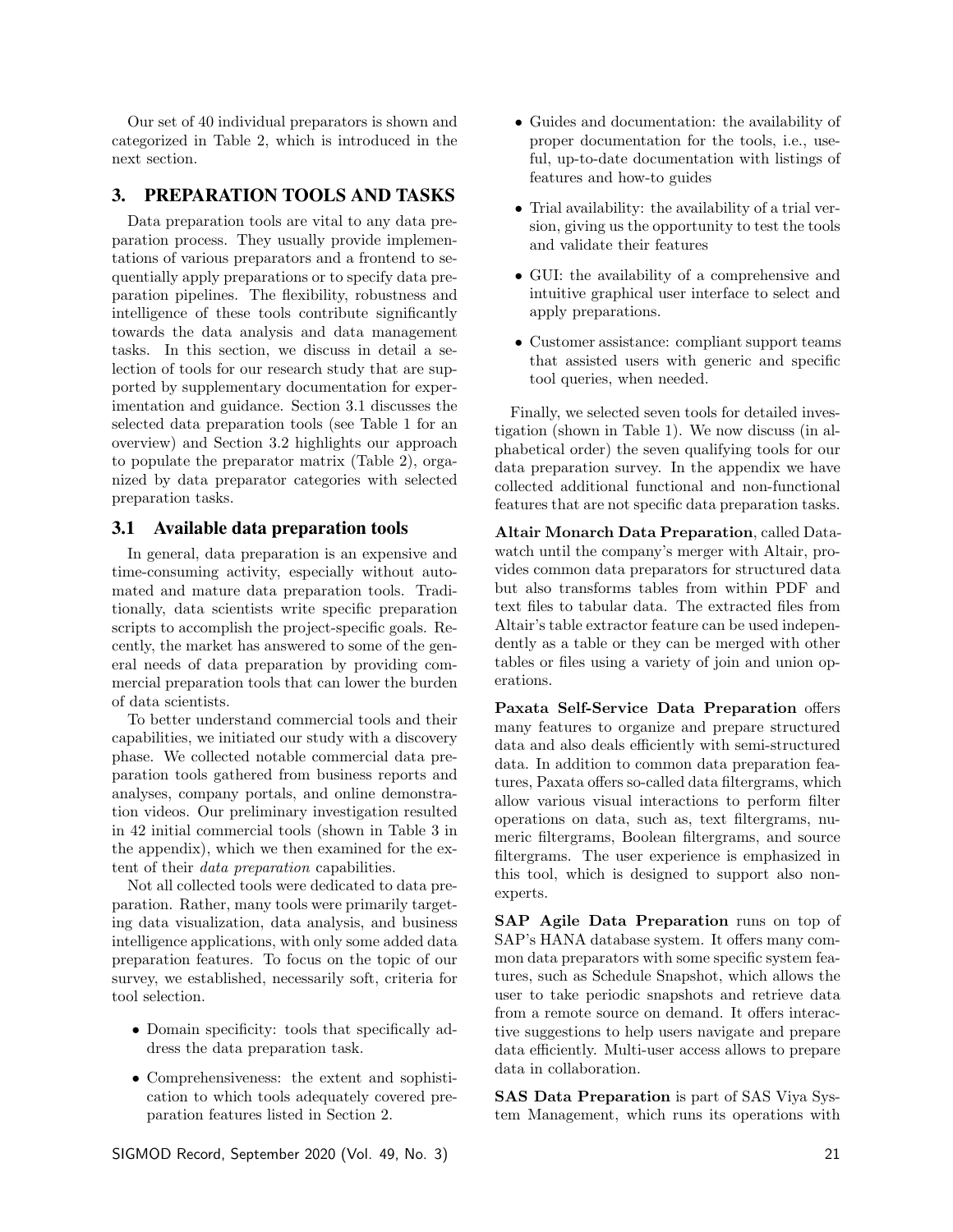Table 1: Selected data preparation tools

| Tool name                            | URL.                                                       |
|--------------------------------------|------------------------------------------------------------|
| Altair Monarch Data Preparation      | https://www.datawatch.com/in-action/monarch-draft/         |
| Paxata Self Service Data Preparation | https://www.paxata.com/self-service-data-prep/             |
| SAP Agile Data Preparation           | https://www.sap.com/germany/products/data-preparation.html |
| SAS Data Preparation                 | https://www.sas.com/en_us/software/data-preparation.html   |
| Tableau Prep                         | https://www.tableau.com/products/prep                      |
| Talend Data Preparation              | https://www.talend.com/products/data-preparation/          |
| Trifacta Wrangler                    | https://www.trifacta.com/products/wrangler-editions/       |

distributed in-memory processing. In addition to common features, SAS offers code-based transformations for users to write and share custom code to transform data, supporting re-usability of preparation pipelines.

Tableau Prep implements a workflow approach to organize and prepare messy data. With its interactive interface and workspace plans, users have the freedom to perform multiple operations simultaneously. Tableau prep comprises two parts, namely Tableau Prep Builder, which is designed to develop so-called flows, manage data and apply operations on data, and Tableau Prep Conductor to share, schedule, and monitor the flows.

Talend Data Preparation offers many specific data preparation functionalities tailored to the task at hand. For instance, for data cleaning, different functions exist for cleaning numeric data values, strings and date inputs. One of its main features is "selective sampling" of data for insights and operations that can be later deployed on the entire dataset. Talend actively contributes to solving system-level challenges, e.g., one of its intelligent system features is pipeline automation, to save and reuse data preparation tasks or steps.

Trifacta Wrangler prepares data using multiple data preparation functions and intelligently predicts patterns to provide suggestions that help users to transform data. Apart from common preparation tasks, it offers additional interesting features, such as primary key generation, transform data by example, and permitted character checks. Wrangler uses regular expressions for most of its pattern-based features. The significance of Wrangler preparators is their degree of sophistication. For example, the locate outlier not only identifies the outliers, but also plots a histogram of the entire column. The tool was spun out of the Wrangler project [16].

#### 3.2 Preparator matrix

Table 2 provides a feature matrix showing which preparator is supported by which tool in each of the six categories. We evaluated each of these preparators on three datasets downloaded from public data repositories: (i) Kaggle – 120 years of Olympic history (athletes and results)<sup>2</sup>, (ii) IMDb – data about movies<sup>3</sup>, and (iii) UK government web archive, as mentioned in Section 1.2.

The population of this preparator matrix was not a trivial task. Initially, we analyzed the tool's documentation to gather all available preparators. We then downloaded trial versions of all tools and (generously) evaluated for each of the seven tools and each of the 40 preparators whether they offer this functionality. Section 4 describes in more detail how we populated the feature matrix. All tools and their corresponding documented preparators were gathered before September 2, 2019.

The basic functionality of most preparators is self-explanatory by their name – their precise implementation and parameterization might differ from tool to tool and it would be beyond the scope of this article to describe each. Instead, we have selected three exemplary preparators to illustrate their function and the intricacies involved in even simple data preparation tasks. We use the same three preparators in Section 4 to highlight some capabilities of individual tools.

Keep or Delete Filtered Rows: Filtering operations customize data views and provide output based on specified predicates, for instance to filter data that can be deleted, extracted or altered for further analysis. In its basic form, filtering allows simple predicates, akin to SQL conditions. A more intelligent approach would be to use a richer language, such as regular expressions, for filtering.

Value Standardization: A typical preparation operation is to change the values of a column to follow some standard. That standard could be a frequent pattern derived from the data itself or taken from an external authority. A more sophisticated preparator could help in automatically detecting relevant data clusters for standardization. Popular techniques include fuzzy matching for clustering to

<sup>2</sup>https://www.kaggle.com/heesoo37/

<sup>120-</sup>years-of-olympic-history-athletes-and-results  ${}^{3}$ ftp://ftp.fu-berlin.de/pub/misc/movies/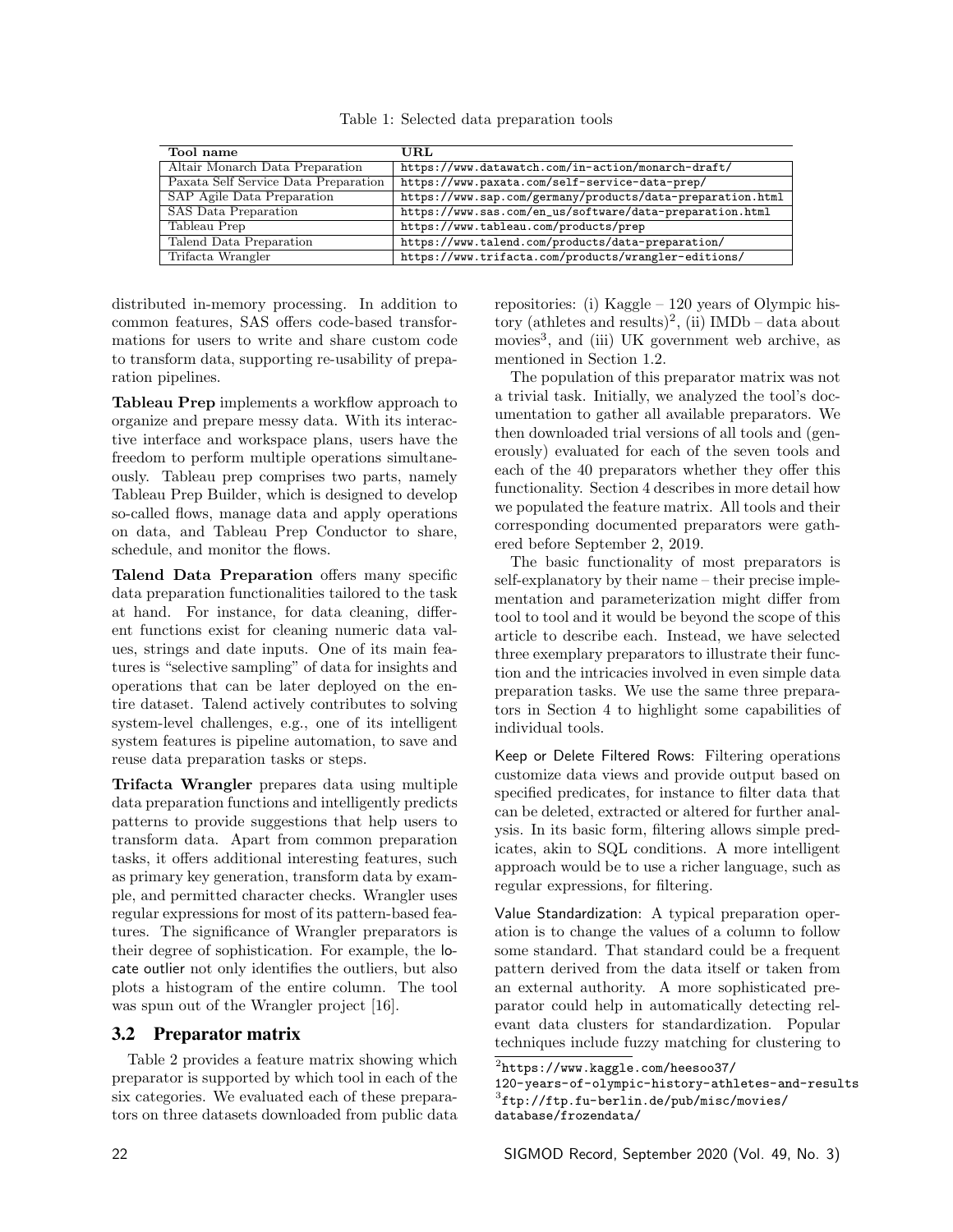provide a better representation of data.

Split Column: Messy data can include values that consist of multiple atomic parts. Split column can separate (split) data into multiple columns based on defined criteria (e.g., split after ',' or at last whitespace in string, etc). A more sophisticated preparator could identify split column cases by using existing patterns in data, and be able to handle splits into more than two columns.

# 4. EVALUATION OF EXISTING TOOLS

To better explain how we evaluated the preparators, we provide an example for each of the three preparators discussed in the previous section. In general, even the simplest versions of the respective preparators earned the tool a checkmark in our matrix (Table 2). More sophisticated versions could incorporate preparators that intelligently detect relevant problems and actively provide suggestions for their configuration, e.g., suitable regular expressions or standard formats.

Keep or Delete Filtered Rows: Data filtering techniques improve data quality using predefined criteria, such as removing records that contain empty values or that do not conform to some user-defined pattern. The majority of data preparation tools offers various types of filters. For instance, Talend Data Preparation offers filters based on patterns using pre-defined syntactic data types:

Example 1. *Using pattern filtering, a user might want to keep only ocial email addresses. Using Talend's syntax, corresponding patterns might be:*

[word]@ibm.[word],[char].[word]@ibm.[word] *Thus, private addresses such as bob1992@ gmail. com or alice25@ yahoo. com would be filtered, while a. peter@ ibm. com would be retained.*

Value Standardization: A typical step in case of heterogeneously formatted values is standardization using patterns, e.g., phone number patterns, datetime patterns, patterns by example, etc. For instance, Trifacta Wrangler provides suggestions for applicable patterns and transforms data to the suggested or a selected standard.

Also, in case of different representations of the same real-world value within a column, value standardization groups those values and transforms them to a single, common representation.

Example 2. *Trifacta might group records with city values NY, NYC, New York and New York City and standardize all occurrences to New York City. Alternatively, users can review the cluster and manually choose the correct standard value.*

Split Column: Multi-valued columns reduce flexibility in handling data (and also their readability). Split column splits such columns based on some criterion. For instance, SAS Data Preparation implements this technique in several ways, e.g., split based *on*, *before*, or *after* a delimiter, on a fixed length, and "quick split", which intelligently identifies a split criterion.

Example 3. *Using comma as a delimiter, the user wants to split the location column (and implicitly trim accrued whitespace). In addition, the user specified headers for the output columns. As can be seen in the example, due to a missing value in the original data, the value "USA" is misplaced; a later validation step might identify this error.*

| Input:                         |  |
|--------------------------------|--|
| <i>Location</i>                |  |
| Melbourne, Victoria, Australia |  |
| San Francisco, USA             |  |
| Potsdam, Brandenburg, Germany  |  |
| $\Omega$ utmut $\cdot$         |  |

| City             | <b>State</b>               | Country   | $\cdots$ |
|------------------|----------------------------|-----------|----------|
| <i>Melbourne</i> | Victoria                   | Australia |          |
| San Francisco    | US A                       |           |          |
| Potsdam          | $Brandenburg \mid Germany$ |           |          |

## 5. CHALLENGES AND FUTURE WORK

Some of the most prominent challenges that we came across during our research and survey are the following:

Dataset pre-processing: Interestingly, despite being data preparation tools, all tools that we have surveyed and explored require a pre-prepared or cleaned dataset as their input. For example, if the file had comment-lines, additional header or footer information, or poorly placed quotation marks, it was misinterpreted and loaded improperly. In fact, most tools make the following broad assumptions:

- *•* Single table file (no multi-table files)
- *•* Specific file encoding
- No preambles, comments, footnotes, etc.
- *•* No intermediate headers
- Specific line-ending symbol
- *•* Homogeneous delimiters
- *•* Homogeneous escape symbols
- *•* Same number of fields per row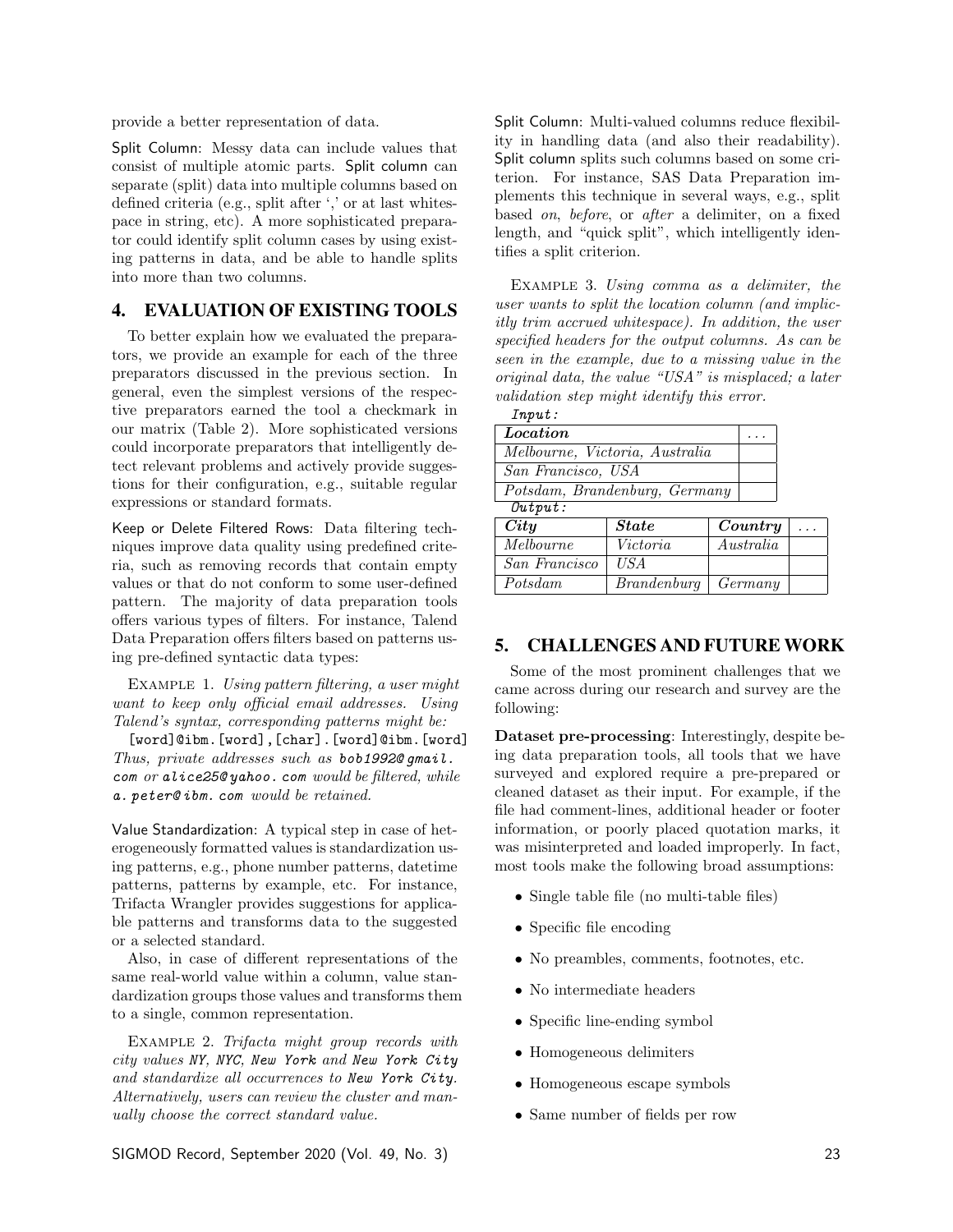| Categories       | <b>Available features</b>           |              |                         |                         |                         | Data preparation tools |                         |              |
|------------------|-------------------------------------|--------------|-------------------------|-------------------------|-------------------------|------------------------|-------------------------|--------------|
|                  |                                     | Altair       | Paxata                  | SAP                     | <b>SAS</b>              | Tableau                | Talend                  | Trifacta     |
| Data discovery   | Locate missing values (nulls)       | ✓            | ✓                       | ✓                       | ✓                       | ✓                      | ✓                       | ✓            |
|                  | Locate outliers                     |              | ✓                       |                         | $\overline{\checkmark}$ |                        |                         | ✓            |
|                  | Search by pattern                   | ✓            | $\overline{\checkmark}$ | $\sqrt{}$               | $\overline{\checkmark}$ | ✓                      | ✓                       | $\checkmark$ |
|                  | Sort data                           | ✓            | ✓                       | ✓                       | ✓                       | ✓                      | ✓                       | ✓            |
| Data validation  | Compare values (selection and join) | ✓            | ✓                       | ✓                       |                         | ✓                      | ✓                       | ✓            |
|                  | Check data range                    | $\checkmark$ | ✓                       | ✓                       |                         | ✓                      | ✓                       | ✓            |
|                  | Check permitted characters          |              |                         |                         |                         |                        |                         | ✓            |
|                  | Check column uniqueness             | ✓            | ✓                       | ✓                       |                         | ✓                      | ✓                       | ✓            |
|                  | Find type-mismatched data           |              | ✓                       | ✓                       |                         | ✓                      | ✓                       | ✓            |
|                  | Find data-mismatched datatypes      |              | ✓                       |                         |                         |                        | ✓                       | ✓            |
| Data structuring | Change column data type             | $\checkmark$ | ✓                       | $\checkmark$            | $\checkmark$            | ✓                      | $\checkmark$            | ✓            |
|                  | Delete column                       | ✓            | ✓                       | ✓                       | ✓                       | ✓                      | ✓                       | √            |
|                  | Detect & change encoding            |              |                         |                         |                         |                        | ✓                       | ✓            |
|                  | Pivot / unpivot                     | ✓            | ✓                       | ✓                       |                         | ✓                      |                         | ✓            |
|                  | Rename column                       | $\checkmark$ | $\checkmark$            | $\checkmark$            | $\checkmark$            | ✓                      | ✓                       | ✓            |
|                  | Split column                        | ✓            | ✓                       | $\checkmark$            | ✓                       | ✓                      | ✓                       | ✓            |
|                  | Transform by example [13]           |              |                         |                         |                         |                        | ✓                       |              |
| Data enrichment  | Assign semantic data type           |              |                         |                         | $\checkmark$            | ✓                      | ✓                       |              |
|                  | Calculate column using expressions  | $\checkmark$ | ✓                       | ✓                       | $\overline{\checkmark}$ | $\checkmark$           | $\checkmark$            | ✓            |
|                  | Discover & merge external data      | ✓            | ✓                       | $\checkmark$            |                         |                        | ✓                       | ✓            |
|                  | Duplicate column                    | ✓            | ✓                       | ✓                       |                         | ✓                      | ✓                       | ✓            |
|                  | Generate primary key column         |              |                         | $\checkmark$            |                         |                        |                         | ✓            |
|                  | Join & union                        | ✓            | ✓                       | ✓                       | $\sqrt{}$               | ✓                      | ✓                       | ✓            |
|                  | Merge columns                       | ✓            |                         | ✓                       |                         | ✓                      | ✓                       | ✓            |
|                  | Normalize numeric values            | ✓            | ✓                       | ✓                       | ✓                       | ✓                      | ✓                       | √            |
| Data filtering   | Delete/keep filtered rows           | $\checkmark$ | ✓                       | ✓                       | $\checkmark$            | ✓                      | ✓                       | ✓            |
|                  | Delete empty and invalid rows       | ✓            | ✓                       | ✓                       | $\overline{\checkmark}$ | ✓                      | ✓                       | ✓            |
|                  | Extract value parts                 | ✓            |                         |                         | ✓                       |                        | ✓                       | ✓            |
|                  | Filter with regular expressions     |              |                         |                         |                         |                        |                         | √            |
| Data cleaning    | Change date & time format           | ✓            | ✓                       | $\checkmark$            | ✓                       | ✓                      | ✓                       | ✓            |
|                  | Change letter case                  | ✓            | $\overline{\checkmark}$ | $\overline{\checkmark}$ | $\overline{\checkmark}$ | ✓                      | $\overline{\checkmark}$ | ✓            |
|                  | Change number format                | ✓            | ✓                       | ✓                       | ✓                       | ✓                      | ✓                       | √            |
|                  | Deduplicate data                    | ✓            | ✓                       | ✓                       | ✓                       |                        | ✓                       | ✓            |
|                  | Delete by pattern                   | ✓            | ✓                       |                         | ✓                       | ✓                      | ✓                       | ✓            |
|                  | Edit & replace cell data            | ✓            | ✓                       | $\checkmark$            | ✓                       | ✓                      | ✓                       | ✓            |
|                  | Fill empty cells                    | ✓            | ✓                       |                         |                         |                        | ✓                       | ✓            |
|                  | Remove extra whitespace             | ✓            | ✓                       | ✓                       | ✓                       | ✓                      | ✓                       |              |
|                  | Remove diacritics                   |              |                         | ✓                       |                         |                        |                         |              |
|                  | Standardize strings by pattern      |              | ✓                       | √                       | ✓                       | ✓                      | ✓                       |              |
|                  | Standardize values in clusters      |              | ✓                       | ✓                       | ✓                       | ✓                      | ✓                       |              |

#### Table 2: Data preparation tool feature matrix

• Relational data (no nested or graph-structured data, such as XML, JSON or RDF)

Some of the aforementioned assumptions pose interesting research problems in themselves, which have been addressed in isolation by other researchers, such as detecting tables in complex spreadsheets [6] or converting HTML tables to relations [19].

User expertise needed: Another challenge we experienced was the need of the combination of domain knowledge and IT-knowledge for tool usability. Most tools require the user to be an expert in the dataset domain and have prior knowledge and understanding of the datasets and of the data preparation goal.

Moreover, beyond simple predicates, most tools allow the use of regular expressions to match, split, or delete data. A typical domain-expert cannot be expected to formulate often intricate regular expressions.

Lack of intelligent solutions: All surveyed tools offer useful data preparation functions. However, most tools and most preparators lack intelligent solutions for more automated data preparation tasks. For example Deduplicate data removes duplicate records from a source. The surveyed tools deduplicate data only on exact match conditions, a more sophisticated version would involve deduplication based on similarity measures. Another problem for many tools is column heterogeneity, i.e., if columns contain data in multiple formats. Currently, users need to manually filter those different groups and prepare them separately. An automatic homogenization would be helpful but also poses a challenging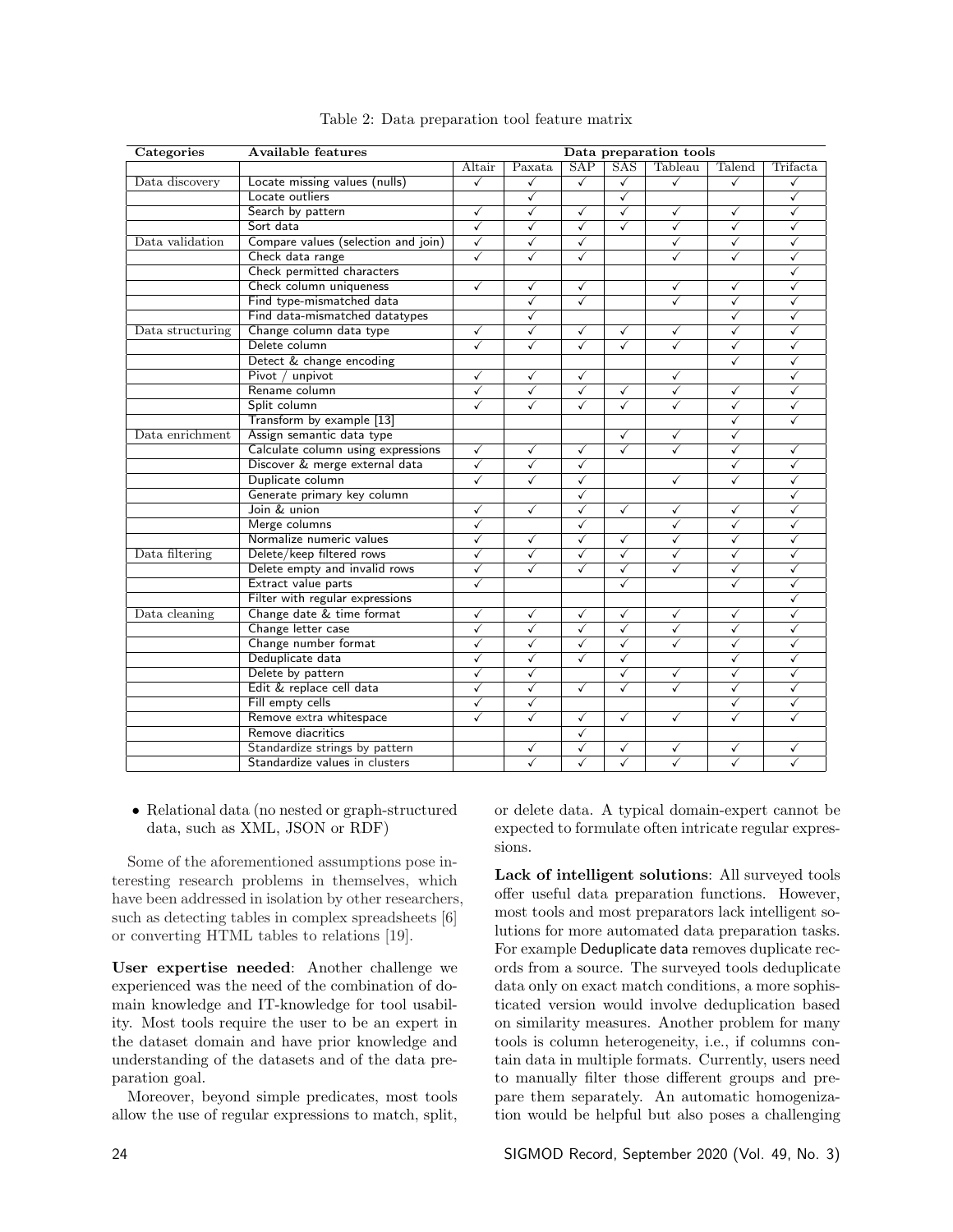research problem.

Unstructured data: The scope of our survey is that of preparing structured data. However, many datasets include some textual component, such as product descriptions, plot synopses, etc. Such textual data can also benefit from basic preparation steps, such as stopword-removal, lemmatization, or sentence breaking, to then e.g. perform named entity extraction or sentiment analysis.

One outlook is to include such capabilities in the existing tools for structured data preparation. Another is to develop a dedicated framework and toolset for the case of unstructured data preparation (or text preparation), similar to the tools survey in this article.

Preparation pipelining: Data preparation is not a one-step process. Rather, it involves many subsequent steps, organized in a preparation pipeline to gradually transform a dataset towards the desired output.

Creating and managing pipelines yields many systemlevel challenges and opportunities. For instance, preparation suggestion, pipeline adaption, and pipeline optimization, that need to be addressed accordingly. Such systematic data preparation can benefit from a comprehensive and well-defined yet extensible set of operators. By incorporating the ability to create and manage preparation pipelines, data preparation tools can be massively improved and generalized for more intelligent and self-service techniques. After a pipeline has been established, optimization and customization policies can be designed according to needs of the problem at hand or business use cases under considerations.

To summarize, existing tools already cover basic data preparation needs by implementing simple and obvious preparators. In few cases we observed more sophisticated abilities, such as automatic suggestion of patterns or even of preparators for the data at hand. All of these tools are excellent platforms for further development in several dimensions, as outlined above. In our opinion, the need for self-service data preparation and tool capabilities goes beyond current technology and we encourage research in this emerging field.

#### 6. CONCLUSION

In this paper, we have discussed and surveyed major commercial tools for data preparation. We have gathered and organized their capabilities in the form of "preparators", organized in six categories.

As more and more data are produced there is more and more opportunity to create value by integrating and analyzing them. Thus, the need for

data preparation and data cleaning grows: Data have many types of syntactic and semantic issues that can be bridged by careful automated or manual preparation and cleaning steps. Current technology is still far from enabling a fully automatic transformation of data from their raw form to a shape and quality that can be readily consumed by downstream applications. Commercial (and academic) tools provide good user-support and tooling for a wide range of preparation needs. Nevertheless, data preparation remains a largely manual task to be performed by data experts or by domain experts with data engineering skills.

#### Acknowledgments

This research was funded by the HPI research school on Data Science and Engineering.

## 7. REFERENCES

- [1] Trifacta end user data preparation. https://www.trifacta.com/wp-content/ uploads/2018/02/ End-User-Data-Preparation-Market-Study-2018. pdf. Accessed: 2019-09-19.
- [2] Ziawasch Abedjan, Xu Chu, Dong Deng, Raul Castro Fernandez, Ihab F Ilyas, Mourad Ouzzani, Paolo Papotti, Michael Stonebraker, and Nan Tang. Detecting data errors: Where are we and what needs to be done? *PVLDB*, 9(12):993–1004, 2016.
- [3] Gregorio Convertino and Andy Echenique. Self-service data preparation and analysis by business users: New needs, skills, and tools. In *Proceedings of the CHI Conference Extended Abstracts on Human Factors in Computing Systems*, pages 1075–1083. ACM, 2017.
- [4] Michele Dallachiesa, Amr Ebaid, Ahmed Eldawy, Ahmed Elmagarmid, Ihab F Ilyas, Mourad Ouzzani, and Nan Tang. Nadeef: a commodity data cleaning system. In *Proceedings of the International Conference on Management of Data (SIGMOD)*, pages 541–552. ACM, 2013.
- [5] Yanlei Diao, Kyriaki Dimitriadou, Zhan Li, Wenzhao Liu, Olga Papaemmanouil, Kemi Peng, and Liping Peng. Aide: an automatic user navigation system for interactive data exploration. *PVLDB*, 8(12):1964–1967, 2015.
- [6] Haoyu Dong, Shijie Liu, Shi Han, Zhouyu Fu, and Dongmei Zhang. TableSense: Spreadsheet table detection with convolutional neural networks. In *Proceedings of the National Conference on Artificial Intelligence (AAAI)*, volume 33, pages 69–76, 2019.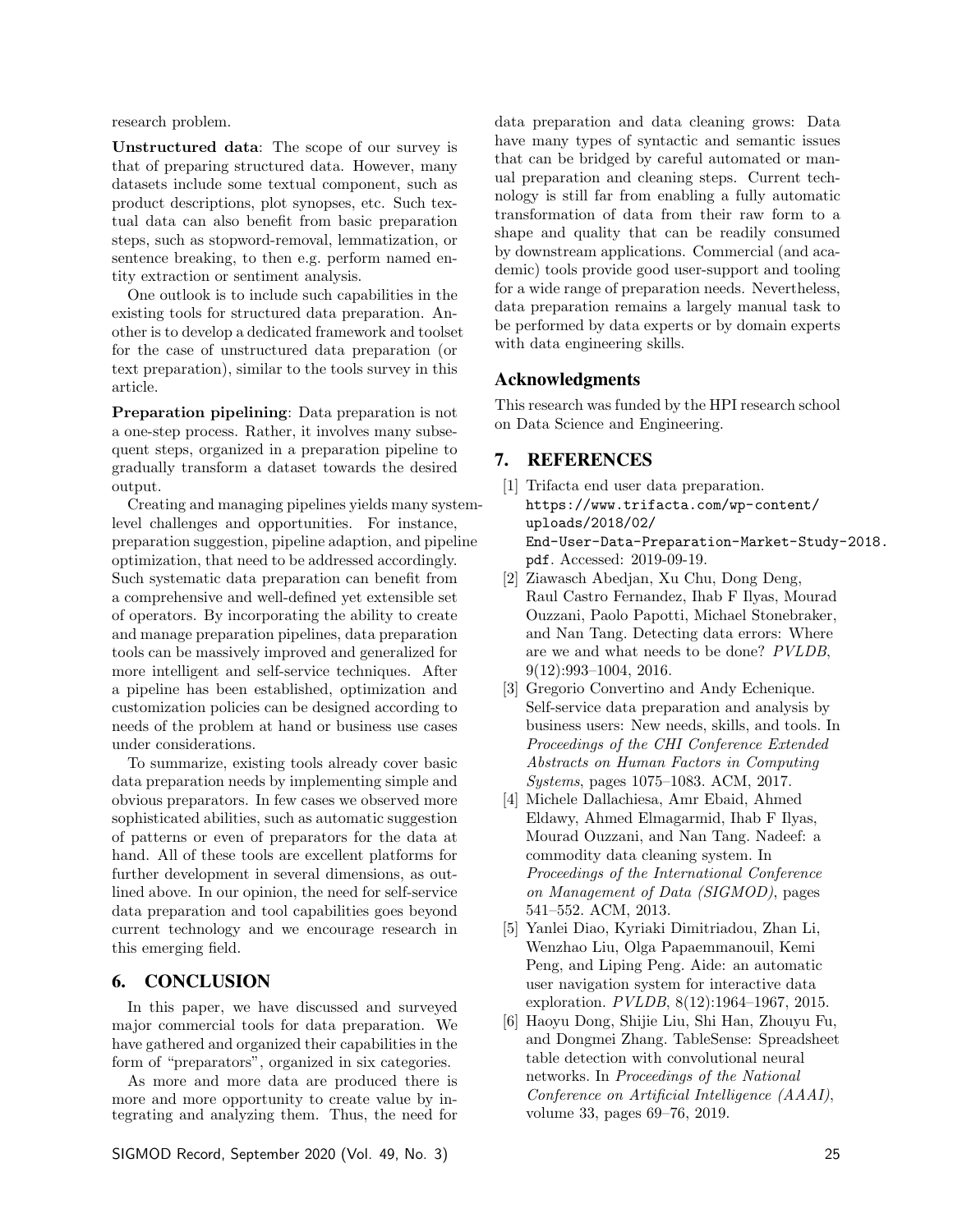- [7] Xin Luna Dong and Divesh Srivastava. Big data integration. In *Proceedings of the International Conference on Data Engineering (ICDE)*, pages 1245–1248. IEEE, 2013.
- [8] Jens Ehrlich, Mandy Roick, Lukas Schulze, Jakob Zwiener, Thorsten Papenbrock, and Felix Naumann. Holistic data profiling: Simultaneous discovery of various metadata. In *Proceedings of the International Conference on Extending Database Technology (EDBT)*, pages 305–316, 2016.
- [9] Florian Endel and Harald Piringer. Data wrangling: Making data useful again. *IFAC-PapersOnLine*, 48(1):111–112, 2015.
- [10] Tim Furche, Georg Gottlob, Leonid Libkin, Giorgio Orsi, and Norman W Paton. Data wrangling for big data: Challenges and opportunities. In *Proceedings of the International Conference on Extending Database Technology (EDBT)*, pages 473–478, 2016.
- [11] Anders Haug, Frederik Zachariassen, and Dennis Van Liempd. The costs of poor data quality. *Journal of Industrial Engineering and Management (JIEM)*, 4(2):168–193, 2011.
- [12] Joseph M Hellerstein, Jeffrey Heer, and Sean Kandel. Self-service data preparation: Research to practice. *IEEE Data Engineering Bulletin*, 41(2):23–34, 2018.
- [13] Zhongjun Jin, Michael R Anderson, Michael Cafarella, and HV Jagadish. Foofah: Transforming data by example. In *Proceedings of the International Conference on Management of Data (SIGMOD)*, pages 683–698. ACM, 2017.
- [14] Manas Joglekar, Hector Garcia-Molina, and Aditya G Parameswaran. Interactive data exploration with smart drill-down (extended version). *IEEE Transactions on Knowledge and Data Engineering (TKDE)*, (1):1–1, 2017.
- [15] Sean Kandel, Jeffrey Heer, Catherine Plaisant, Jessie Kennedy, Frank Van Ham, Nathalie Henry Riche, Chris Weaver, Bongshin Lee, Dominique Brodbeck, and Paolo Buono. Research directions in data wrangling: Visualizations and transformations for usable and credible data. *Information Visualization*, 10(4):271–288, 2011.
- [16] Sean Kandel, Andreas Paepcke, Joseph M. Hellerstein, and Jeffrey Heer. Wrangler: interactive visual specification of data transformation scripts. In *Proceedings of the International Conference on Human Factors in Computing Systems (CHI)*, pages 3363–3372, 2011.
- [17] Maurizio Lenzerini. Data integration: A theoretical perspective. In *Proceedings of the Symposium on Principles of Database Systems (PODS)*, pages 233–246. ACM, 2002.
- [18] Yanying Li, Haipei Sun, Boxiang Dong, and Hui Wendy Wang. Cost-efficient data acquisition on online data marketplaces for correlation analysis. *PVLDB*, 12(4):362–375, 2018.
- [19] George Nagy, Sharad Seth, and David W. Embley. End-to-end conversion of HTML tables for populating a relational database. In *Proceedings of the IAPR International Workshop on Document Analysis Systems*, pages 222–226, 2014.
- [20] Fatemeh Nargesian, Erkang Zhu, Renée J Miller, Ken Q Pu, and Patricia C Arocena. Data lake management: challenges and opportunities. *PVLDB*, 12(12):1986–1989, 2019.
- [21] Felix Naumann. Data profiling revisited. *SIGMOD Record*, 42(4):40–49, 2014.
- [22] Thorsten Papenbrock, Tanja Bergmann, Moritz Finke, Jakob Zwiener, and Felix Naumann. Data profiling with Metanome. *PVLDB*, 8(12):1860–1863, 2015.
- [23] Gil Press. Cleaning data: Most time-consuming, least enjoyable data science task. *Forbes*, March 2016.
- [24] Vijayshankar Raman and Joseph M Hellerstein. Potter's wheel: An interactive data cleaning system. In *Proceedings of the International Conference on Very Large Databases (VLDB)*, 2001.
- [25] Tye Rattenbury, Joseph M Hellerstein, Jeffrey Heer, Sean Kandel, and Connor Carreras. *Principles of data wrangling: Practical techniques for data preparation*. O'Reilly Media, Inc., 2017.
- [26] Thibault Sellam and Martin Kersten. Ziggy: Characterizing query results for data explorers. *PVLDB*, 9(13):1473–1476, 2016.
- [27] Tarique Siddiqui, Albert Kim, John Lee, Karrie Karahalios, and Aditya Parameswaran. Effortless data exploration with zenvisage: an expressive and interactive visual analytics system. *PVLDB*, 10(4):457–468, 2016.
- [28] Michael Stonebraker and Ihab F Ilyas. Data integration: The current status and the way forward. *IEEE Data Engineering Bulletin*, 41(2):3–9, 2018.
- [29] Ignacio G Terrizzano, Peter M Schwarz, Mary Roth, and John E Colino. Data wrangling: The challenging journey from the wild to the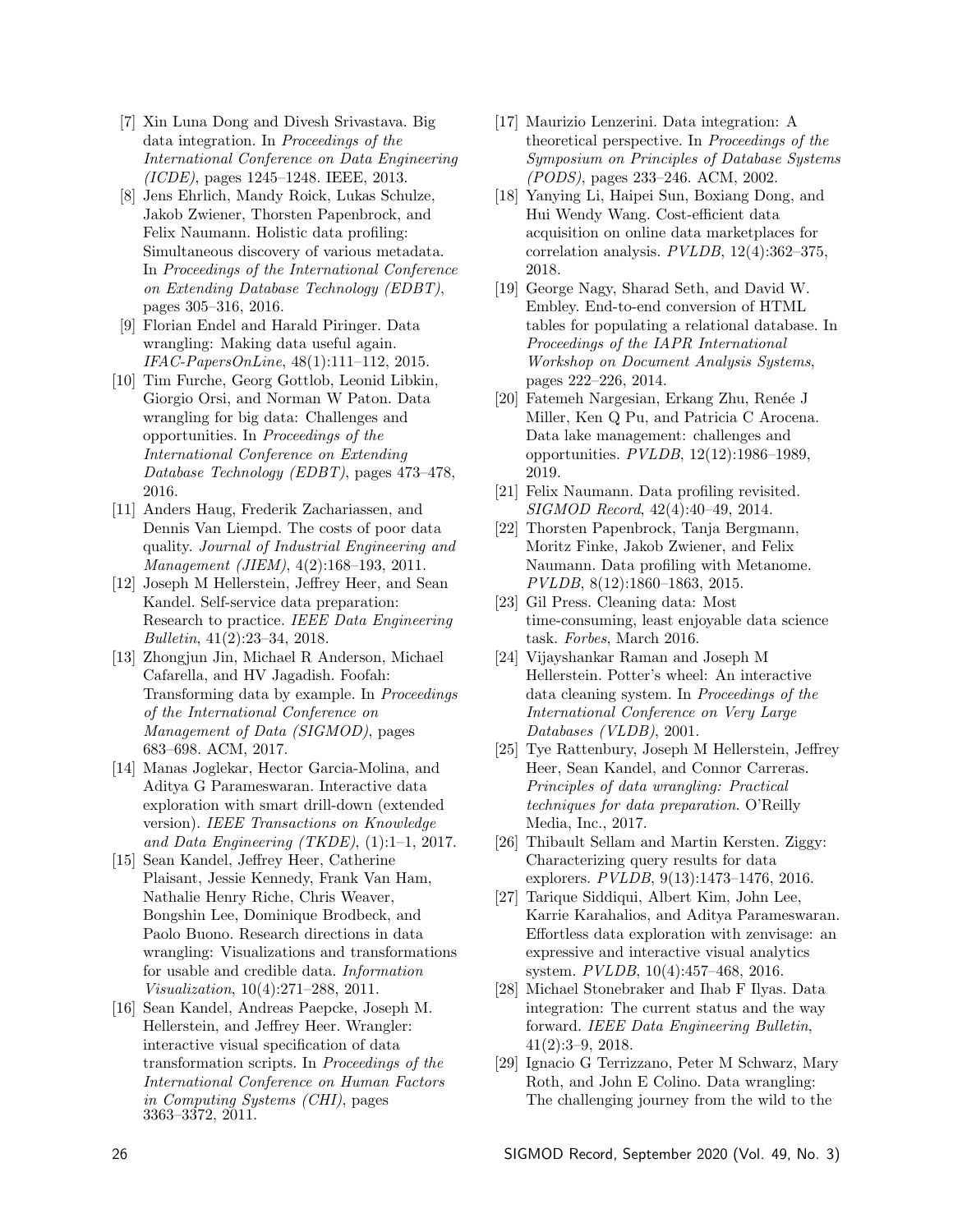lake. In *Proceedings of the Conference on Innovative Data Systems Research (CIDR)*, 2015.

- [30] Pei Wang, Yongjun He, Ryan Shea, Jiannan Wang, and Eugene Wu. Deeper: A data enrichment system powered by deep web. In *Proceedings of the International Conference on Management of Data (SIGMOD)*, pages 1801–1804. ACM, 2018.
- [31] Susan C Weller and A Kimball Romney. *Systematic data collection*, volume 10. Sage publications, 1988.
- [32] Shichao Zhang, Chengqi Zhang, and Qiang Yang. Data preparation for data mining. *Applied artificial intelligence*, 17(5-6):375–381,

2003.

# Appendix

Our initial survey found 42 software tools that asserted some for of data preparation functionality. These tools are listed in Table 3. Section 3.1 describes our selection process to reach the seven tools (in bold) that we analyzed more closely.

In our survey of commercial tools, we came across many functional and non-functional system features that did not cater to our data preparation focus. Nonetheless, these features are important and interesting when explored and utilized. Thus, we have gathered them in Table 4.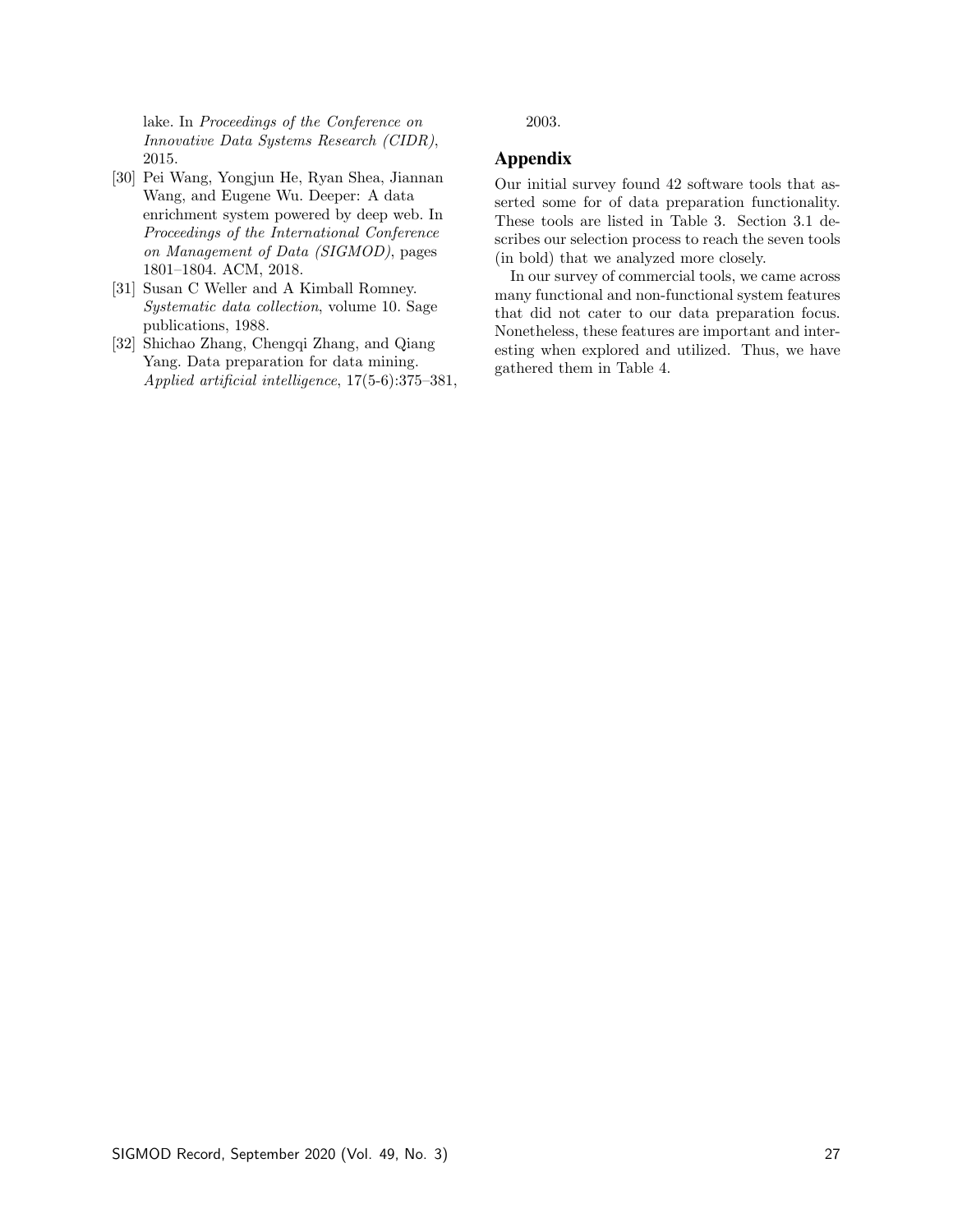| Tool name                                 | URL                                                                          |
|-------------------------------------------|------------------------------------------------------------------------------|
| <b>Altair Monarch Data Preparation</b>    | https://www.datawatch.com/in-action/monarch-draft/                           |
| Alteryx Data Preparation                  | https://www.alteryx.com/solutions/analytics-need/data-preparation            |
| BigGorilla Data Preparation               | https://www.biggorilla.org/                                                  |
| Cambridge Semantics Anzo                  | https://www.cambridgesemantics.com/                                          |
| Datameer                                  | https://www.datameer.com/                                                    |
| EasyMorph Data Preparation and Automation | https://easymorph.com/                                                       |
| Erwin                                     | https://erwin.com/                                                           |
| <b>FICO</b>                               | https://www.fico.com/                                                        |
| Google Cloud Data Prep by Trifacta        | https://cloud.google.com/dataprep/                                           |
| Hitachi-Pentaho Business Analytics        | https://www.hitachivantara.com/en-us/products/data-management-analytics.html |
| <b>IBM</b> Data Refinery                  | https://www.ibm.com/cloud/data-refinery                                      |
| <b>INFOGIX</b>                            | https://www.infogix.com/data3sixty/analyze/                                  |
| Informatica Enterprise Data Preparation   | https://www.informatica.com/products/data-catalog/enterprise-data-prep.html  |
| Looker                                    | https://looker.com/                                                          |
| Lore $IO$                                 | https://www.getlore.io/                                                      |
| Microsoft Power BI                        | https://powerbi.microsoft.com/en-us/                                         |
| MicroStrategy                             | https://www.microstrategy.com/us/product/analytics/data-visualization        |
| Modak-nabu                                | https://modakanalytics.com/nabu.html                                         |
| OpenRefine                                | http://openrefine.org/                                                       |
| <b>Oracle Analytics Cloud</b>             | https://www.oracle.com/business-analytics/analytics-cloud.html               |
| Paxata Self Service Data Preparation      | https://www.paxata.com/self-service-data-prep/                               |
| Qlik Data Catalyst                        | https://www.qlik.com/us/products/qlik-data-catalyst                          |
| Quest Toad Data Point                     | https://www.quest.com/products/toad-data-point/                              |
| Rapid Insight                             | https://www.rapidinsight.com/solutions/data-preparation/                     |
| RapidMiner Turbo Prep                     | https://rapidminer.com/products/turbo-prep/                                  |
| <b>SAP Agile Data Preparation</b>         | https://www.sap.com/germany/products/data-preparation.html                   |
| <b>SAS Data Preparation</b>               | https://www.sas.com/en_us/software/data-preparation.html                     |
| Smarten Advanced Data Discovery           | https://www.smarten.com/self-serve-data-preparation.html                     |
| Solix Common Data Platform                | https://www.solix.com/products/solix-common-data-platform/                   |
| Sparkflows                                | https://www.sparkflows.io/data-science                                       |
| <b>Tableau Prep</b>                       | https://www.tableau.com/products/prep                                        |
| <b>Talend Data Preparation</b>            | https://www.talend.com/products/data-preparation/                            |
| Tamr                                      | https://www.tamr.com/                                                        |
| Teradata Vantage                          | https://www.teradata.com/Products/Software/Vantage                           |
| <b>TIBCO</b> Spotfire Analytics           | https://www.tibco.com/products/tibco-spotfire                                |
| TMMData                                   | https://www.tmmdata.com/                                                     |
| <b>Trifacta Wrangler</b>                  | https://www.trifacta.com/products/wrangler-editions/                         |
| Unifi Data Platform                       | https://unifisoftware.com/platform/                                          |
| Waterline Data                            | https://www.waterlinedata.com/                                               |
| Workday-Prism Analytics                   | https://www.workday.com/en-us/applications/analytics/prism-analytics.html    |
| Yellowfin Data Prep                       | https://www.yellowfinbi.com/suite/data-prep                                  |
| Zoho Analytics                            | https://www.zoho.com/analytics/                                              |

Table 3: Discovered tools with asserted data preparation capabilities